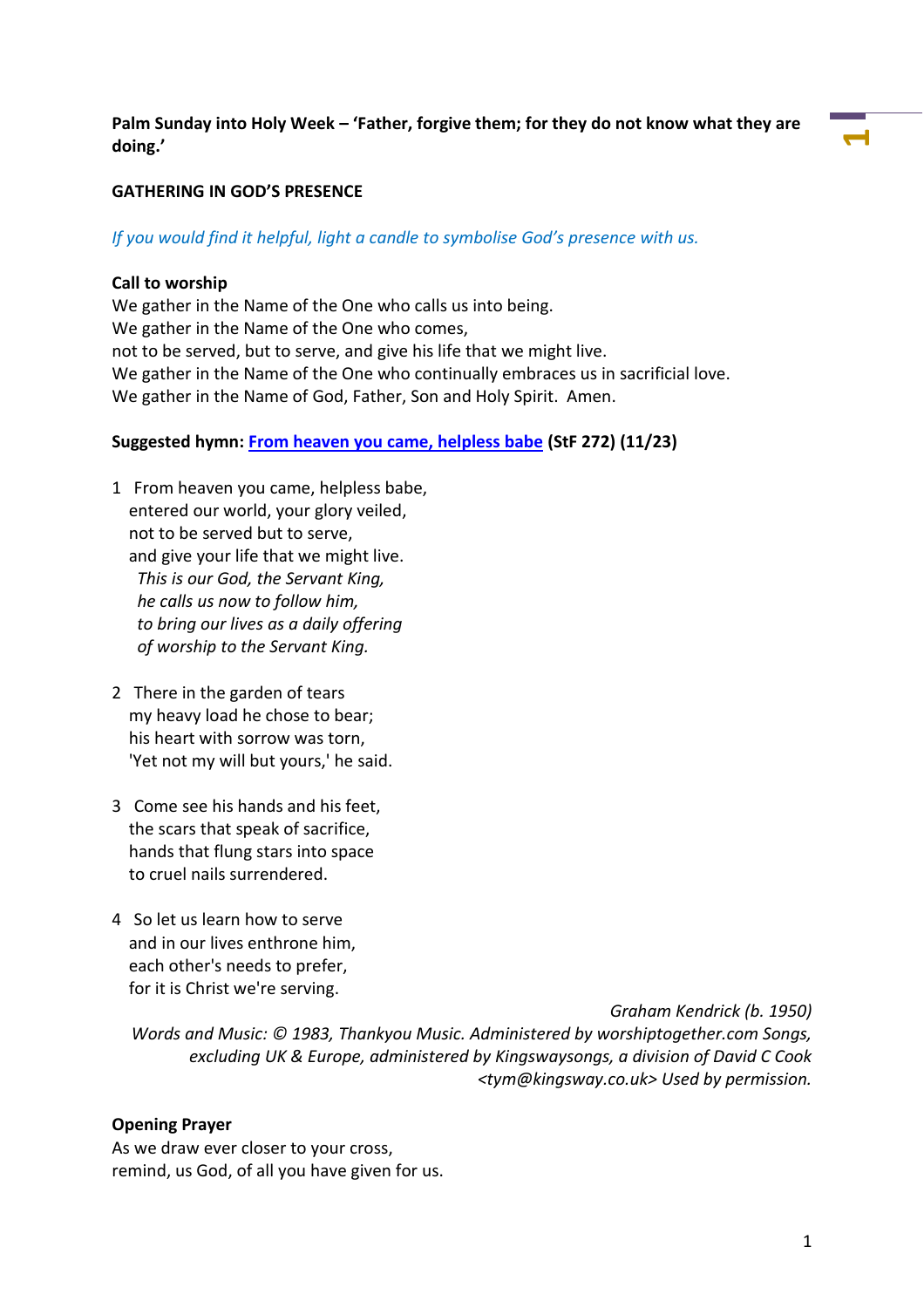Remind us how you created all things for your glory and our enjoyment; remind us how you rescued your people from oppression and slavery; remind us how you sent your prophets to call us back to you; remind us how you came in Jesus to challenge our long-held beliefs and attitudes; remind us how you gave your very life for ours; remind us how death does not have the last word; remind us that you are with us now, even in this moment.

As we recall all that you have offered to us, so we offer ourselves to you in worship, trusting in your presence and in your gracious and forgiving love. Amen.

### **WE LISTEN FOR GOD'S WORD**

#### **Luke 23: 26-34**

 $26$ As they led him away, they seized a man, Simon of Cyrene, who was coming from the country, and they laid the cross on him, and made him carry it behind Jesus.  $27A$  great number of the people followed him, and among them were women who were beating their breasts and wailing for him. <sup>28</sup>But Jesus turned to them and said, 'Daughters of Jerusalem, do not weep for me, but weep for yourselves and for your children. <sup>29</sup>For the days are surely coming when they will say, "Blessed are the barren, and the wombs that never bore, and the breasts that never nursed."  $30$ Then they will begin to say to the mountains, "Fall on us"; and to the hills, "Cover us."  $31$  For if they do this when the wood is green, what will happen when it is dry?'

 $32$ Two others also, who were criminals, were led away to be put to death with him.  $33$ When they came to the place that is called The Skull, they crucified Jesus there with the criminals, one on his right and one on his left. <sup>34</sup>Then Jesus said, **'Father, forgive them; for they do not know what they are doing.'** And they cast lots to divide his clothing.

#### **Questions for reflection:**

- 1. What does it mean to you to hear these words of forgiveness from Jesus?
- 2. How easy do you find it to forgive others?
- 3. How easy do you find it to receive forgiveness or to forgive yourself?
- 4. Is there anyone with whom you need to make peace at the moment?
- 5. How might you go about doing that?

#### **A Time of Prayer**

*'Father, forgive them; for they do not know what they are doing.'*

Before you die, Jesus Christ, and the world goes into deep darkness, take from our lives, from our souls, from our consciences,

**2**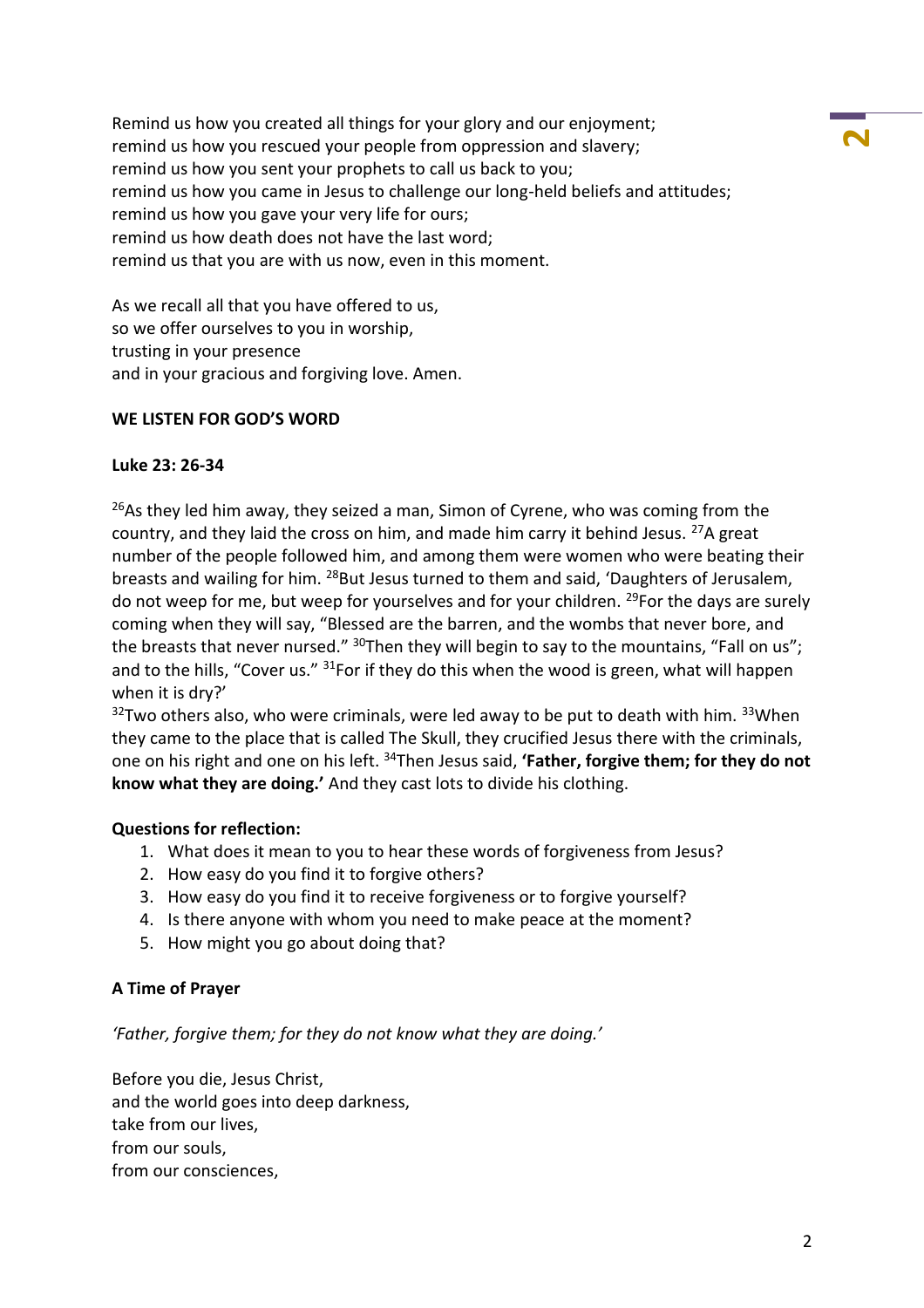all that has offended you, all that has hurt others, and the indifference which has made us numb to the plight of those whom we could help or heal.

Lamb of God, you take away the sin of the world, Have mercy on us.

Lamb of God, you take away the sin of the world, Have mercy on us.

Lamb of God, you take away the sin of the world, grant us your peace.

On this day, at this time, irrespective of our faith or lack of it, we accept deeply in our hearts the only words that can set us free:

'Your sins are forgiven.' *My* sins are forgiven. Amen.**\***

*(Adapted)*

### **The Lord's Prayer**

Our Father in heaven, hallowed be your name, your kingdom come, your will be done, on earth as in heaven. Give us today our daily bread. Forgive us our sins as we forgive those who sin against us. Save us from the time of trial and deliver us from evil. For the kingdom, the power and the glory are yours, Now and forever. Amen.

**3**